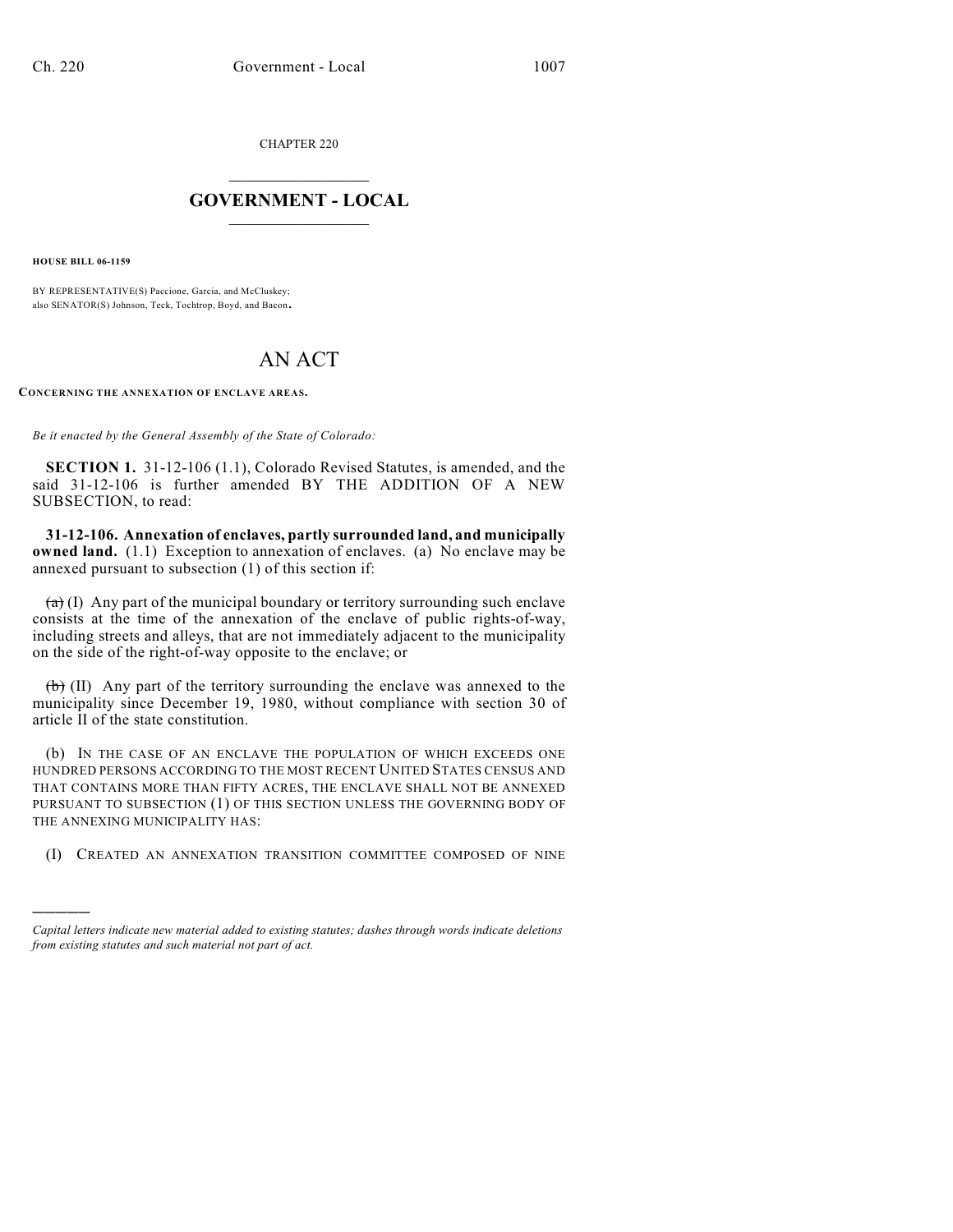MEMBERS, FIVE OF WHOM SHALL RESIDE, OPERATE A BUSINESS, OR OWN REAL PROPERTY WITHIN THE ENCLAVE, TWO OF WHOM SHALL REPRESENT THE ANNEXING MUNICIPALITY, AND TWO OF WHOM SHALL REPRESENT ONE OR MORE COUNTIES IN WHICH THE ENCLAVE IS SITUATED; AND

(II) PUBLISHED NOTICE OF THE CREATION AND EXISTENCE OF THE COMMITTEE, TOGETHER WITH ITS REGULAR MAIL, ELECTRONIC MAIL, OR TELEPHONIC CONTACT INFORMATION, IN THE SAME MANNER AS PROVIDED BY SECTION 31-12-108 (2) FOR NOTICES OF ANNEXATION PETITIONS AND RESOLUTIONS INITIATING ANNEXATION PROCEEDINGS.

(c) THE DUTIES OF THE ANNEXATION TRANSITION COMMITTEE REQUIRED BY PARAGRAPH (b) OF THIS SUBSECTION (1.1) SHALL BE TO:

(I) SERVE AS A MEANS OF COMMUNICATION BETWEEN OR AMONG THE ANNEXING MUNICIPALITY, ONE OR MORE COUNTIES WITHIN WHICH THE ENCLAVE IS SITUATED, AND THE PERSONS WHO RESIDE, OPERATE A BUSINESS, OR OWN REAL PROPERTY WITHIN THE ENCLAVE REGARDING ANY PUBLIC MEETINGS ON THE PROPOSED ANNEXATION; AND

(II) PROVIDE A MECHANISM BY WHICH PERSONS WHO RESIDE, OPERATE A BUSINESS, OR OWN REAL PROPERTY WITHIN THE ENCLAVE MAY COMMUNICATE, WHETHER BY ELECTRONIC MAIL, TELEPHONIC COMMUNICATION, REGULAR MAIL, OR PUBLIC MEETINGS, WITH THE ANNEXING MUNICIPALITY OR ANY COUNTIES WITHIN WHICH THE ENCLAVE IS SITUATED REGARDING THE PROPOSED ANNEXATION.

(5) ANY MUNICIPALITY THAT HAS ENTERED INTO AN INTERGOVERNMENTAL AGREEMENT, ANY PORTION OF WHICH ADDRESSES ISSUES PERTAINING TO THE ANNEXATION OF ENCLAVES SHALL, PROMPTLY UPON EXECUTION OF THE AGREEMENT, RECORD THE AGREEMENT WITH THE CLERK AND RECORDER OF ANY COUNTY WITHIN WHICH ANY LAND AREA ADDRESSED IN THE AGREEMENT IS SITUATED.

**SECTION 2.** 31-12-116 (2) (b), Colorado Revised Statutes, is amended to read:

**31-12-116. Review.** (2) (b) In any action brought within the sixty-day limitation of paragraph (a) of this subsection (2) to review the annexation of an enclave pursuant to section 31-12-106 (1), the court may review the findings and determinations of the governing body in annexing any territory which, in whole or in part, resulted in the creation of the enclave. If the court finds that any such prior annexation resulted in the creation of a municipal boundary which THAT consists of public rights-of-way as set forth in section  $31-12-106$   $(1.1)$   $(a)$  SECTION 31-12-106  $(1.1)$  (a) (I) or occurred without compliance with section 30 of article II of the state constitution as set forth in section  $31-12-106(1.1)$  (b) SECTION  $31-12-106(1.1)$  (a) (II), it shall declare the annexation of the enclave to be void, but no such finding or decision shall affect the validity of the prior annexation.

**SECTION 3. Effective date - applicability.** (1) This act shall take effect September 1, 2006.

(2) However, if a referendum petition is filed against this act or an item, section,